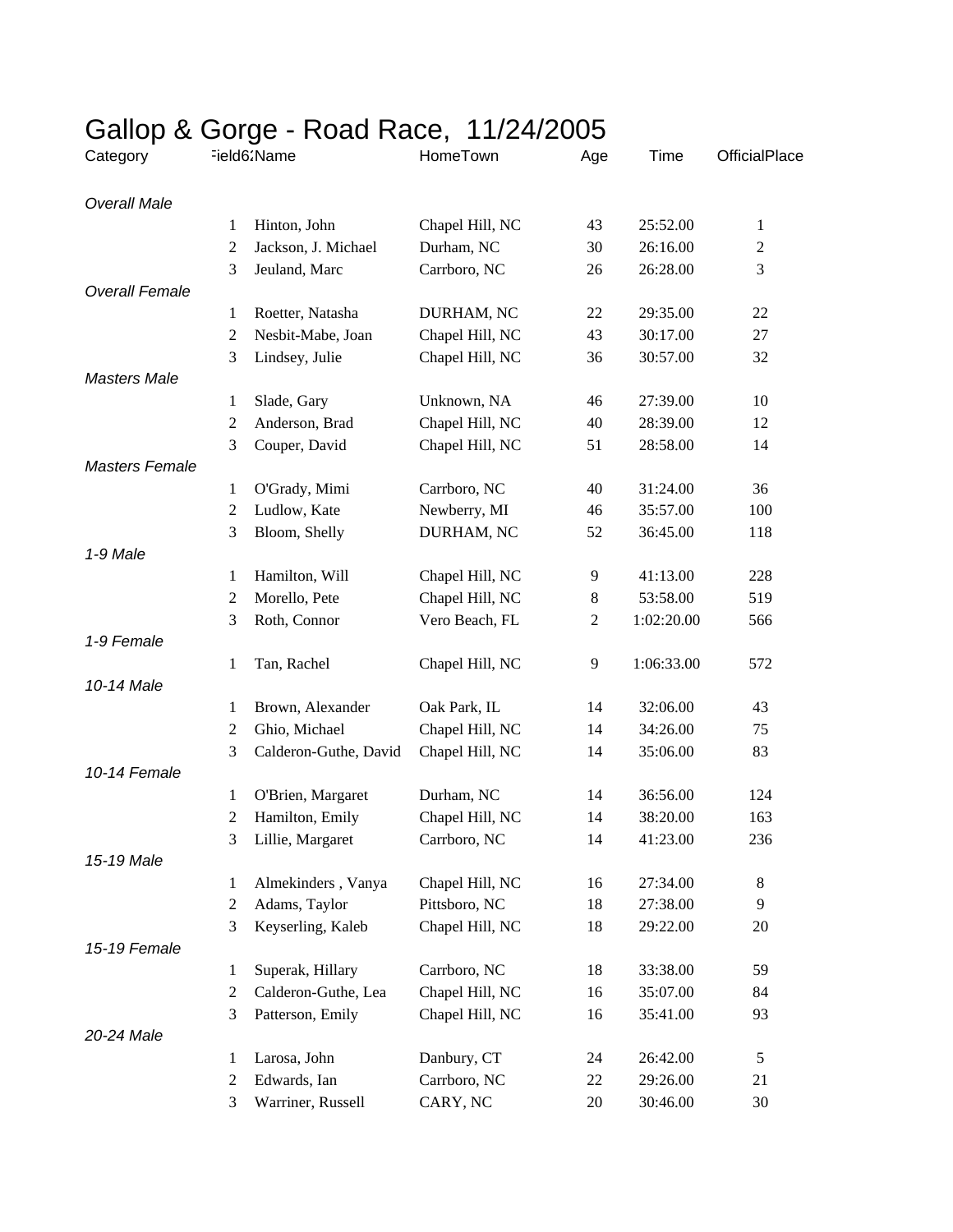| 20-24 Female |                |                     |                 |    |          |                |
|--------------|----------------|---------------------|-----------------|----|----------|----------------|
|              | 1              | Valentine, Jennifer | Chapel Hill, NC | 23 | 34:08.00 | 68             |
|              | $\overline{2}$ | Slonecker, Andie    | Carrboro, NC    | 24 | 38:41.00 | 168            |
|              | 3              | Kahler, Chris       | Alexandria, VA  | 24 | 38:48.00 | 173            |
| 25-29 Male   |                |                     |                 |    |          |                |
|              | $\mathbf{1}$   | St. Onge, Brian     | RALEIGH, NC     | 29 | 26:59.00 | 6              |
|              | $\mathbf{2}$   | Dlugo, Darren       | Chapel Hill, NC | 26 | 27:44.00 | 11             |
|              | 3              | Edwards, Steve      | Pittsboro, NC   | 26 | 29:15.00 | 19             |
| 25-29 Female |                |                     |                 |    |          |                |
|              | 1              | Dempsey, Erika      | Chapel Hill, NC | 27 | 33:29.00 | 58             |
|              | $\mathbf{2}$   | Novick, Kimberly    | Durham, NC      | 25 | 33:42.00 | 61             |
|              | 3              | Perry, Zpora        | Carrboro, NC    | 26 | 34:37.00 | 78             |
| 30-34 Male   |                |                     |                 |    |          |                |
|              | 1              | Page, Jason         | Carrboro, NC    | 31 | 26:31.00 | $\overline{4}$ |
|              | $\mathbf{2}$   | Mabe, Dave          | Chapel Hill, NC | 30 | 27:10.00 | $\tau$         |
|              | 3              | linney, george      | Durham, NC      | 30 | 28:47.00 | 13             |
| 30-34 Female |                |                     |                 |    |          |                |
|              | $\mathbf{1}$   | Richardson, Stacey  | Chapel Hill, NC | 33 | 31:37.00 | 39             |
|              | $\mathbf{2}$   | Bishop, Jessica     | Chapel Hill, NC | 30 | 34:50.00 | 81             |
|              | 3              | Horne, Meredith     | Chapel Hill, NC | 30 | 37:37.00 | 143            |
| 35-39 Male   |                |                     |                 |    |          |                |
|              | $\mathbf{1}$   | Pedersen, Lars      | Chapel Hill, NC | 37 | 29:01.00 | 16             |
|              | $\mathbf{2}$   | Johnson, David      | Kensington, MD  | 39 | 29:36.00 | 23             |
|              | 3              | Sawyer, Simon       | Chapel Hill, NC | 38 | 31:34.00 | 37             |
| 35-39 Female |                |                     |                 |    |          |                |
|              | $\mathbf{1}$   | Bielski, Julie      | Durham, NC      | 36 | 33:55.00 | 65             |
|              | $\mathbf{2}$   | Hass, Emily         | Carrboro, NC    | 39 | 34:28.00 | 76             |
|              | 3              | McKeever, Rebecca   | Davidson, NC    | 35 | 35:09.00 | 85             |
| 40-44 Male   |                |                     |                 |    |          |                |
|              | 1              | Powers, Derek       | Unknown, NA     | 40 | 31:20.00 | 35             |
|              | $\overline{2}$ | Unruh, Jack         | Raleigh, NC     | 43 | 31:35.00 | 38             |
|              | 3              | Prabucki, Bernard   | Durham, NC      | 44 | 32:02.00 | 42             |
| 40-44 Female |                |                     |                 |    |          |                |
|              | 1              | Dempsey, Molly      | Chapel Hill, NC | 44 | 38:31.00 | 166            |
|              | $\overline{2}$ | Cogswell, Patty     | Carrboro, NC    | 44 | 38:35.00 | 167            |
|              | 3              | Young, Deborah      | Chapel Hill, NC | 42 | 41:26.00 | 238            |
| 45-49 Male   |                |                     |                 |    |          |                |
|              | 1              | Lang, Mark          | Chapel Hill, NC | 45 | 29:00.00 | 15             |
|              | $\mathbf{2}$   | Corton, Chris       | Chapel Hill, NC | 48 | 31:48.00 | 40             |
|              | 3              | Almekinders, Louis  | Chapel Hill, NC | 48 | 32:13.00 | 45             |
| 45-49 Female |                |                     |                 |    |          |                |
|              | $\mathbf{1}$   | Waldrop, Julee      | Chapel Hill, NC | 46 | 36:57.00 | 125            |
|              | $\overline{2}$ | Lombardo, Susan     | Chapel Hill, NC | 49 | 37:28.00 | 140            |
|              | 3              | Coppola, Sue        | Chapel Hill, NC | 48 | 40:01.00 | 203            |

*50-54 Male*